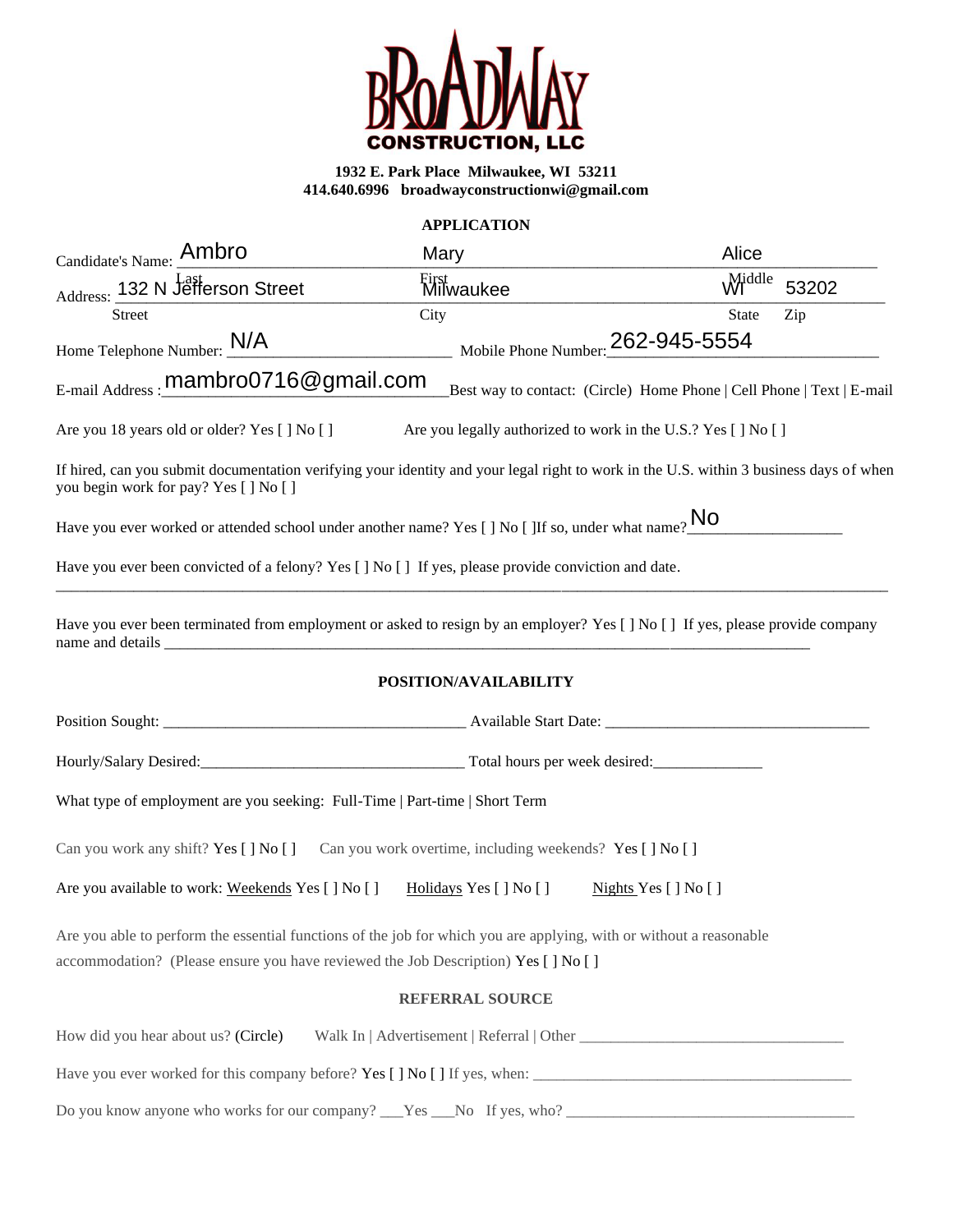

## **EDUCATION**

|                              | <b>Name and Location</b> | <b>Graduated? Degree?</b> | <b>Major/Subject of Study</b> |
|------------------------------|--------------------------|---------------------------|-------------------------------|
| <b>High School</b>           |                          | Yes [ ] No [ ]            |                               |
|                              |                          | Degree:                   |                               |
| <b>Technical School</b>      |                          | Yes [ ] No [ ]            |                               |
|                              |                          | Degree:                   |                               |
| <b>College or University</b> |                          | Yes [ ] No [ ]            |                               |
|                              |                          | Degree:                   |                               |
| <b>Postgraduate School</b>   |                          | Yes [ ] No [ ]            |                               |
|                              |                          | Degree:                   |                               |
| <b>Other Education</b>       |                          | Yes [ ] No [ ]            |                               |
|                              |                          | Degree:                   |                               |

Do you have any Licenses, Certifications or Credential(s) applicable to the position for which you have applied? Yes [ ] No [ ]

\_\_\_\_\_\_\_\_\_\_\_\_\_\_\_\_\_\_\_\_\_\_\_\_\_\_\_\_\_\_\_\_\_\_\_\_\_\_\_\_\_\_\_\_\_\_\_\_\_\_\_\_\_\_\_\_\_\_\_\_\_\_\_\_\_\_\_\_\_\_\_\_\_\_\_\_\_\_\_\_\_\_\_\_\_\_\_\_\_\_\_\_\_\_\_\_\_\_\_\_\_\_\_\_\_\_\_\_

If Yes, please list all such credentials you possess including credential number and expiration date, if applicable: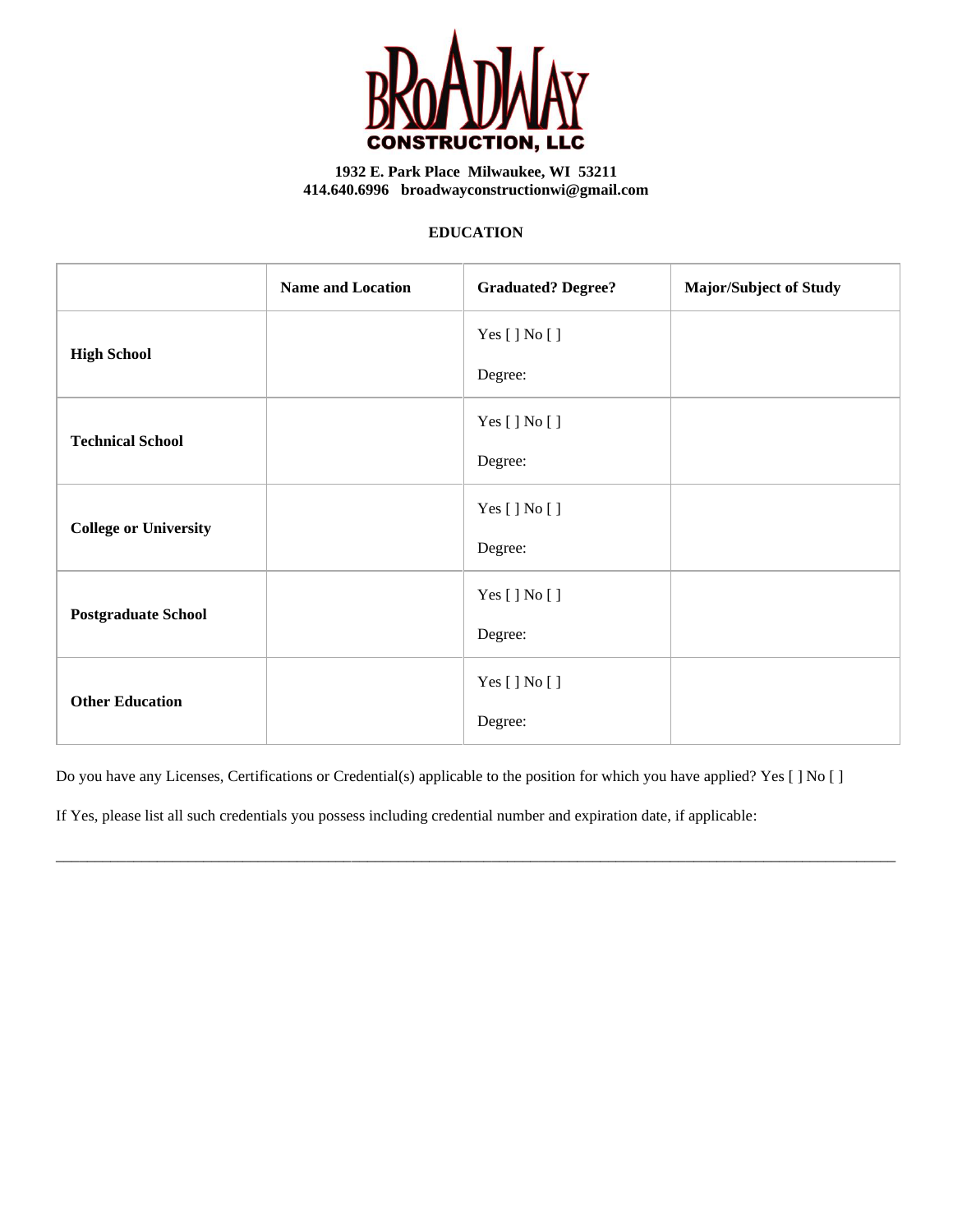

# **EMPLOYMENT HISTORY**

Include your last seven (7) years of employment history, including periods of unemployment, starting with the most recent and working backwards in time. *Incomplete information could disqualify you from further consideration.*

| Employer:                          |                   |  | Address:                       |  |
|------------------------------------|-------------------|--|--------------------------------|--|
| From to                            | Position<br>Held: |  | Reason for leaving:            |  |
| Supervisor's Name & Title:         |                   |  | May we contact? Yes [] No []   |  |
| Description of Duties:             |                   |  |                                |  |
| <b>Starting Pay:</b><br>Final Pay: |                   |  |                                |  |
| Employer:<br>Address:              |                   |  |                                |  |
| From to                            | Position<br>Held: |  | Reason for leaving:            |  |
| Supervisor's Name & Title:         |                   |  | May we contact? Yes [ ] No [ ] |  |
| Description of Duties:             |                   |  |                                |  |
| Final Pay:<br><b>Starting Pay:</b> |                   |  |                                |  |

## **REFERENCES**

Give the names of three persons not related to you, whom you have known at least three (3) years.

| Name | Address, Phone, Email | Company | Years Acquainted |
|------|-----------------------|---------|------------------|
|      |                       |         |                  |
| 2    |                       |         |                  |
|      |                       |         |                  |